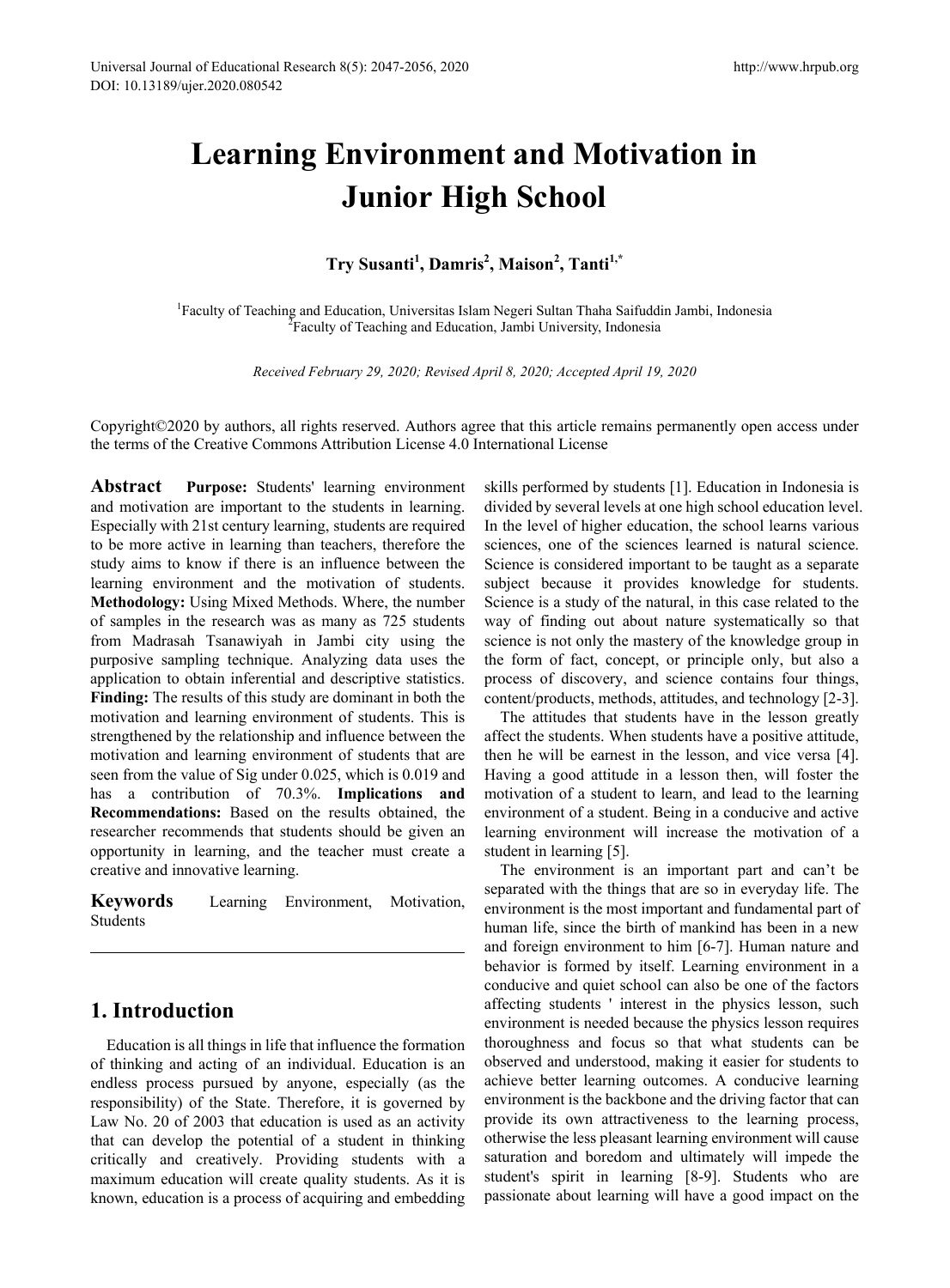learning outcomes he acquired.

Several studies in science education proved that motivation and self-regulatory ability are two important factors that determine students ' success in the learning process. Motivation plays an important role in providing energy, directing, and maintaining positive students' behaviour to always be actively involved in the learning process, and to influence the development of students' learning [10-12]. Students with high motivation for learning tend to have a positive attitude in learning [13], such as focusing on the learning process, which is actively involved in class activities, often filing teachers ' questions, and always having time to learn.

Physical environments can affect students' comfort and also their ability to learn to some extent [14]. A comfortable student tends to have a lot of questions compared to those who are uncomfortable. In addition, physical atmosphere can also affect the moral of learners [14]. In addition, physical atmosphere can also affect the attitudes of the learners. An unpleasant classroom environment can make students unenthusiastic and they become less willing to learn. Students' learning experience with a clean learning environment will produce a different and positive atmosphere for students [15]. Learning autonomy and active participation requires interaction with the environment and with others, which are also needed to develop leadership attitudes and abilities [16]. Thus, a clean and beautiful learning environment will produce comfort to the students and it also affects the student's motivation to a lesson.

Various research literature in the field of science education shows that the learning environment is a major factor that plays an important role in encouraging students to have high motivation [17]. So far, there has been a lot of research proving that constructivism-based learning environment focuses on students oriented student-centred learning to increase students' motivation in learning science [18-19]. A study conducted by Maison in 2019 shows that the task of orientation and investigation is a psychosocial factor in the learning environment that has the most positive and significant effect on learning motivation in learning physics [20]. However, there are limited studies in Indonesia to explore the psychosocial factors of the learning environment that have a significant impact on the students ' motivation in learning integrated science.

Therefore, to address the research gaps, the primary purpose of this study is to explore learning environments that have a significant impact on the learning motivation of students in the learning of integrated science. With the following research questions:

- 1. How is the student's learning environment in the science lesson?
- 2. How is the learning motivation that students have in the science lesson?
- 3. Is there a difference between class vii and class viii on the student learning environment?
- 4. Is there a difference between class vii and class viii on student motivation?
- 5. Is there an influence between the learning environment and the learning motivation of students?

# **2. Materials and Methods**

#### **2.1. Research Design**

This research uses a mixed method approach, use of quantitative and qualified data in answering research questions and being part of a larger research program and designed as complement to provide [21]. Information related to different methodological approaches. The type used is sequential explanatory. Sequential Explanatory is a research that data collection initially is quantitative which is then followed by qualitative data, which means that the quantitative data is strengthened by the qualitative data to be acquired [22].

#### **2.2. Research Subject**

Where, quantitative data is obtained through the provision of motivation questionnaire and learning environment, then followed by qualitative activities that are conducting interviews with students. The study used 725 students in classes VII and VIII with details of 518 female students and 207 male students of MTS Madrasah who were equivalent to junior high school in Jambi city using purposive sampling. The purposive sampling is a sampling based on criteria that have been formulated previously by researchers [23], then interviews only 20 students who are willing to conduct interviews. Instruments in this study use questionnaires, and interviews. Questionnaire is a list of questions given to others who are willing to answer (respondents) according to the user's request [24].

#### **2.3. Research Instrument**

In the process of collecting the first data, because of using the sort of sequential explanation, the data obtained first is quantitative data through motivation Questionnaire and learning environment. Questionnaire learning environment adapted by [25] which has a valid declaration of 23 statements with the value of Cronbach Alpha of 0.73, as well as the motivation to learn students obtained a valid declaration of 18 with value Cronbach Alpha amounted to 0.76 that uses Likert's scale for 4, namely for a positive statement strongly disagree have a score of 1, do not agree to have a score 2, agree have a score 3 and strongly agree 4 then do a semi-structured interview to confirm the quantitative results that have been done. Then to process SPSS 21, data is used to search for descriptive statistics to see quantitative data, while for qualitative data using miles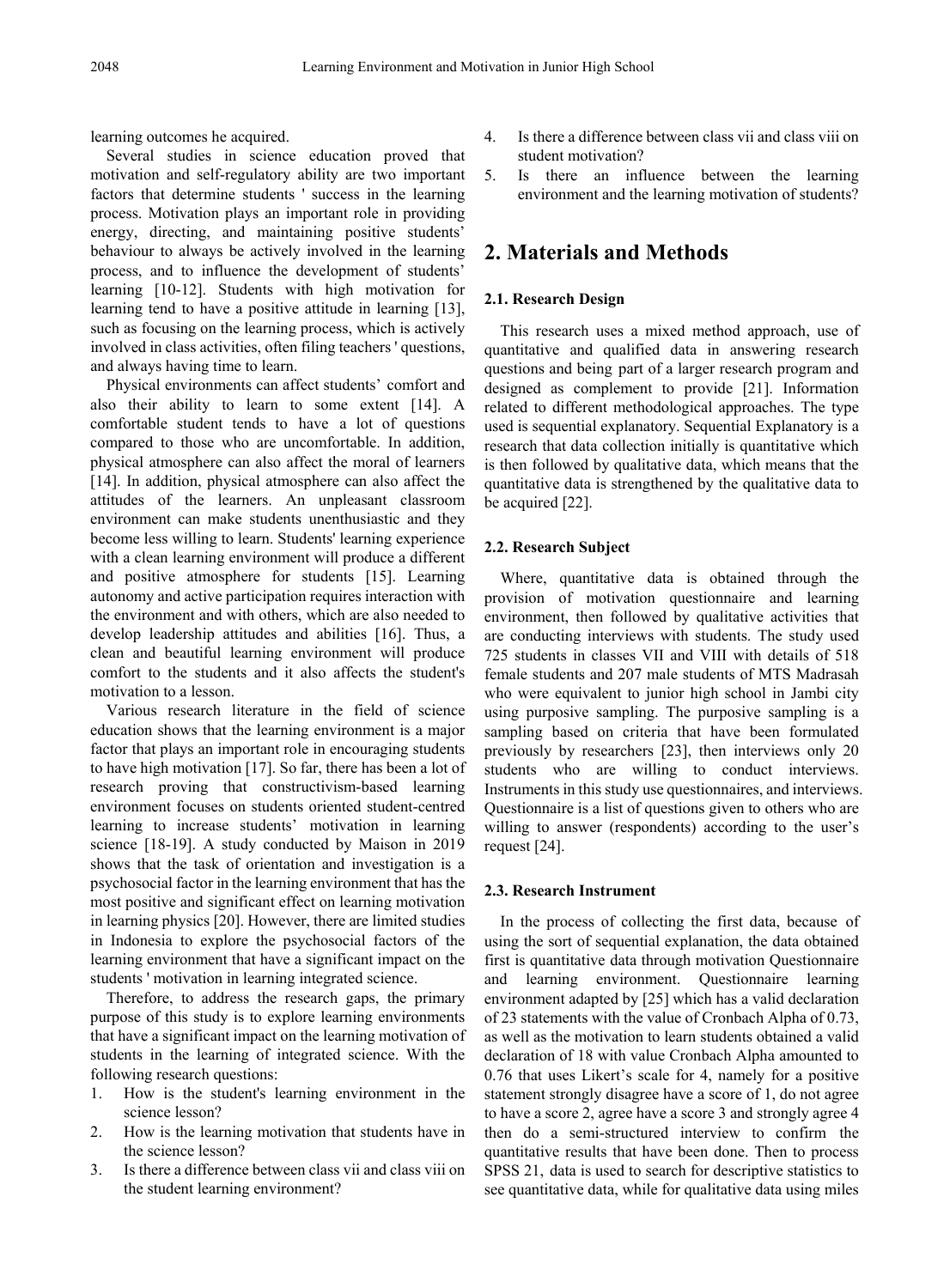& Huberman, i.e. data reduction, data display, and conclusion [26]. Descriptive statistics are presented in the frequency of summary, such as median, minimum, maximum, standard deviation, mean, and mode [24]. In this study the descriptive statistics used are mean, Min, Max, and Category.

Below is a category of the character of caring for the environment of students, among others, very not good, not good, good, and very good, like table 1.

During data collection, the first activity that must be carried out is to select students based on the categories provided by the researcher, then questionnaire of learning environment and motivation has been given to students. Data was processed in SPSS 21 application to see descriptive statistics, in the form of, the mean, min, max, percentage, and category of students and see if there is an impact or comparison between the two variables.

| <b>Table 1.</b> Categories of Motivation and Learning Environment |                      |               |               |  |  |  |  |
|-------------------------------------------------------------------|----------------------|---------------|---------------|--|--|--|--|
|                                                                   |                      | Interval      |               |  |  |  |  |
| Category                                                          | Learning Environment |               |               |  |  |  |  |
|                                                                   | Teacher Support      | Cooperation   | Motivation    |  |  |  |  |
| Very Not Good                                                     | $12.0 - 21.0$        | $11.0 - 19.2$ | $18.0 - 31.5$ |  |  |  |  |
| Not Good                                                          | $21.1 - 30.0$        | $19.3 - 27.5$ | $31.6 - 45.0$ |  |  |  |  |
| Good                                                              | $30.1 - 39.0$        | $27.6 - 35.7$ | $45.1 - 58.5$ |  |  |  |  |
| Very Good                                                         | $39.1 - 48.0$        | $35.8 - 44.0$ | $58.6 - 72.0$ |  |  |  |  |

Ouestionnaire of Learning Environment and Motivation Analysis of Ouestionnaire and Interviews Results

Results

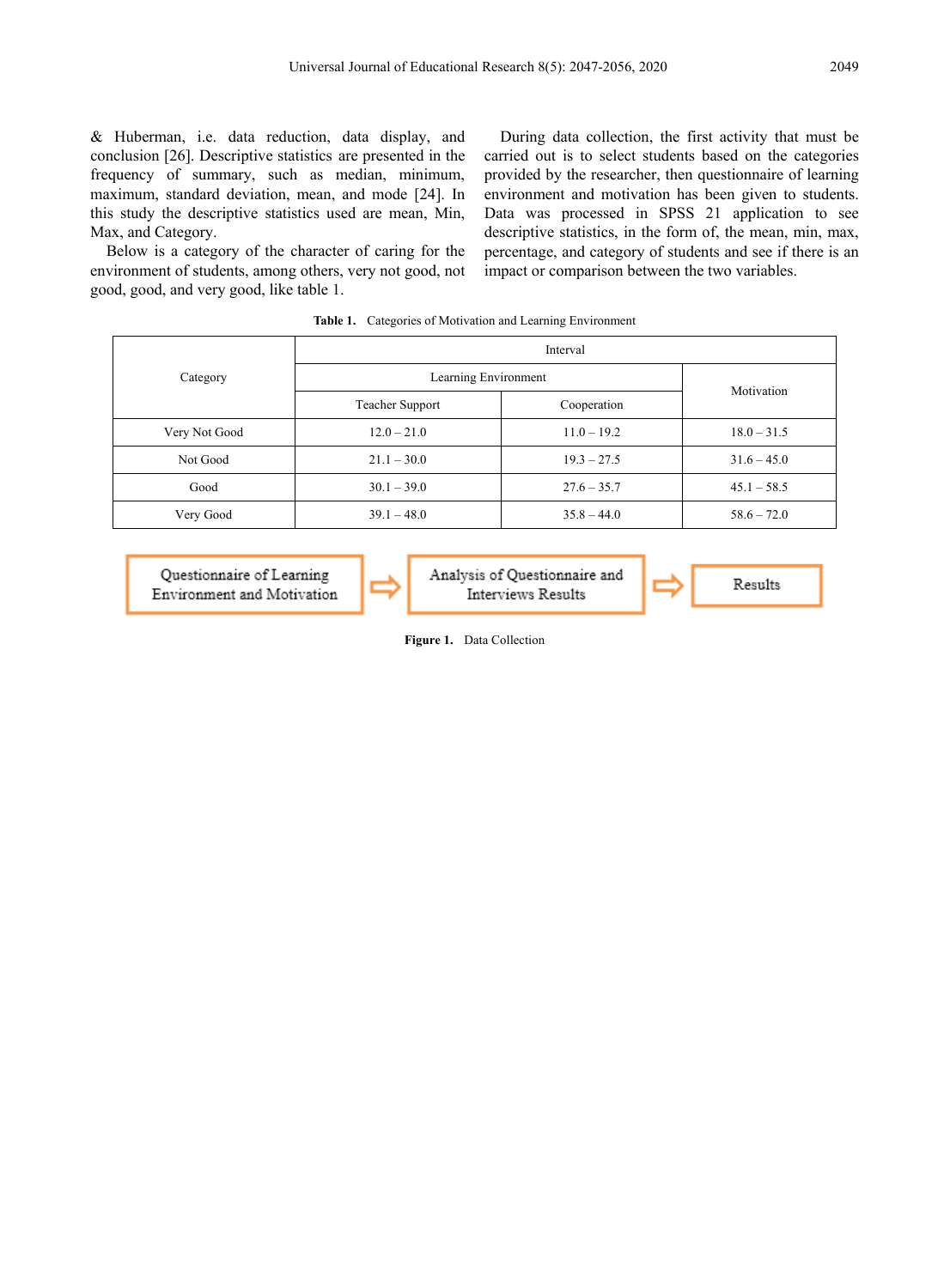## **2.4. Analyze Data**

All data were obtained from the motivation and learning environment questionnaires on students' values and collected and calculated and assisted with the SPSS 21 application. Descriptive statistics are given to calculate the frequency, percentage, mean, Min, and Max of a sample [22]. In this study, quantitative data was analyzed using parametric statistics of simple regression to determine whether there was an impact between students' learning environments and students' motivation, then see the difference between grade VII and VIII children in their learning environment and motivation This study used SPSS 21 at significance level 0.025, and was followed by interviews that are used to reinforce quantitative data outcomes.

# **3. Results**

Students' learning experience with a clean learning environment will produce a different and positive atmosphere for students. Children included in the class of students in the school will have limited direct experience in the environment [15]. So it will affect the motivation of students in learning. The novelty of this study is on the WIHIC learning environment only using 2 indicators, namely support teachers, and cooperation and motivation to learn students, and seeing the influence of the learning environment to the motivation of students.

## **3.1. Teacher Support in Learning Environment**

The results of the questions given and the results obtained using the SPSS 21 application can be seen in the table 2.

From table 2, which came from 725 respondents from the MTS in Kota Jambi, the results are obtained using the SPSS 21 application program, on the indicator of teachers' support in the student's learning environment, the dominant results are good, with a percentage of 69.4% for 503 students from a total of 725 students, very good at 19.1% for 138 students from a total of 725 students, not good 6.9% for 51 students from a total of 725 students, and very unwell amounting to 4.6% for 33 students from a total of 725 students. From 725 students, the mean result is 35.2, maximum value 45, and a minimum value of 19.

The results of the survey analysis on table 2, a teacher support indicator in the learning environment has a good teacher support of 69.4% (503 of 725) students in science lessons. This is demonstrated by the interaction between the teacher and the student and the teacher will discuss the lessons outside of the lesson hours. It can also be seen from the results of interviews that have been done.

*"When you are struggling in learning, what do your teachers do?"*

*"My teacher gave support by motivating me, so I was able to work on it"*

*"When you find a problem in the lesson, but the lesson time has run out, what do you do?"*

*"I went to the teacher's loss and asked the teacher, and the teacher answered it and gave direction even though it was not the hour of learning"*

| Classification |               |     |     |       |      | Min | Max | $\frac{0}{0}$ |
|----------------|---------------|-----|-----|-------|------|-----|-----|---------------|
| Range          | Respond       | M   | F   | Total | Mean |     |     |               |
| $12.0 - 21.0$  | Not very good | 18  | 15  | 33    |      |     |     | 4.6           |
| $21.1 - 30.0$  | Not good      | 27  | 24  | 51    | 35.2 | 19  |     | 6.9           |
| $30.1 - 39.0$  | Good          | 109 | 394 | 503   |      |     | 45  | 69.4          |
| $39.1 - 48.0$  | Very good     | 53  | 85  | 138   |      |     |     | 19.1          |
| <b>TOTAL</b>   |               | 207 | 518 | 725   |      |     |     | 100           |

**Table 2.** Results from teacher support indicators in the learning environment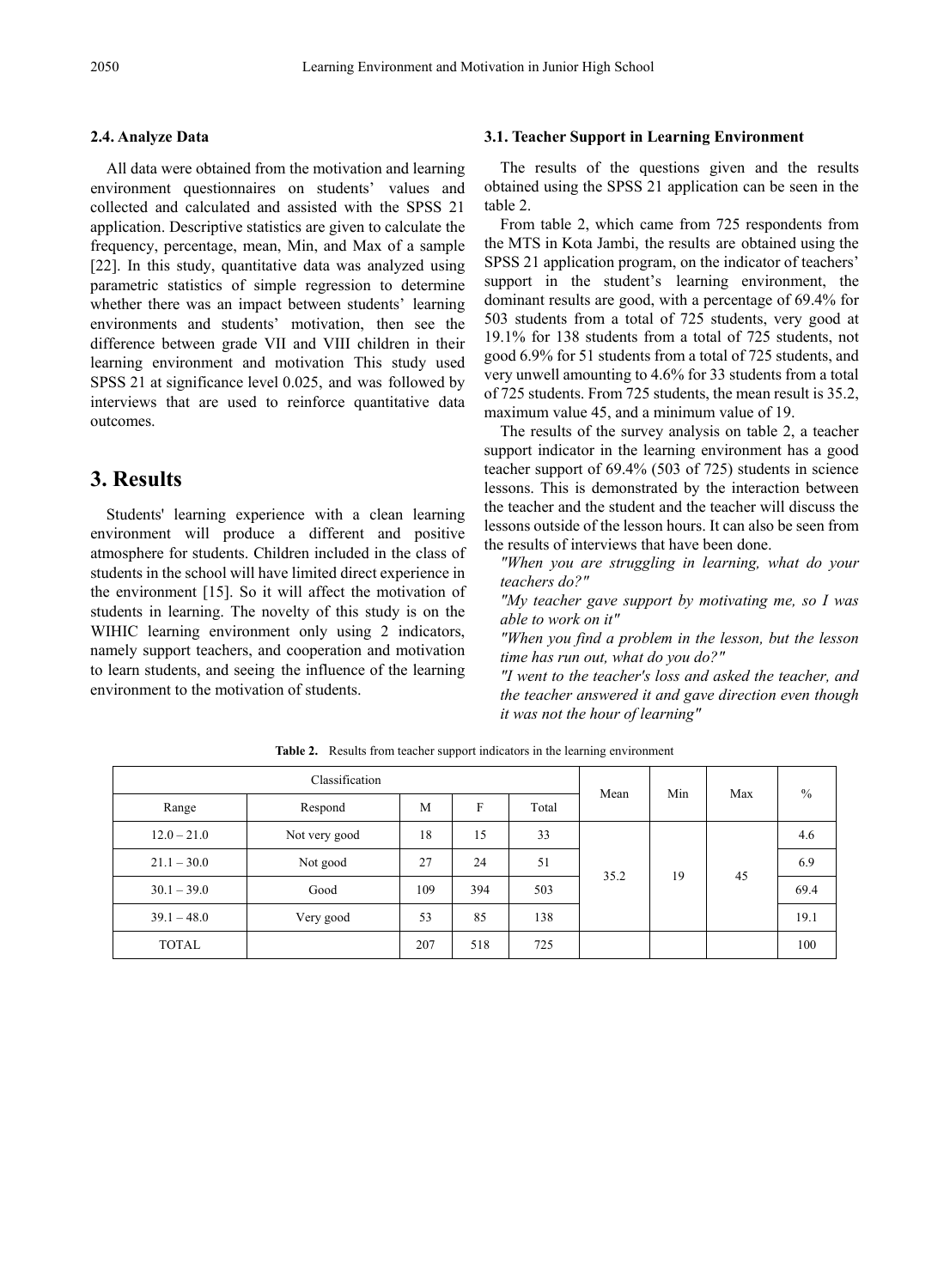#### **3.2. Cooperation in the Learning Environment**

The results of the questions given and the results obtained using the SPSS 21 application can be seen in the table 3.

Fram table 3, which came from 725 respondents from the MTS in Kota Jambi, the results are obtained using the SPSS 21 application program, on the indicators of cooperation in the student's learning environment, the dominant results are Well, with a percentage of 67.9% for for 129 students of a total of 725 students, not good 8.4% for 61 students from a total of 725 students, and very unwell amounting to 5.9% for 43 students from a total of 725 students. From 725 students, the mean result is 31.5, maximum value 41, and a minimum value of 17.

The results of the analysis of questionnaires on table 3, the indicators of cooperation in the learning environment have a good cooperation of 67.9% (492 of 725) students in science lessons. This is demonstrated by the good cooperation in the learning, both in the discussion of a group and outside the group. It can also be seen from the results of interviews that have been done.

*"When you're doing group work, how respond of your bunch of friends?"*

*"We always interact and discuss topics that talk to the group we are discussing"*

*"When you are experiencing difficulties both in school and outside school, what do your classmates do?"*

*"My classmates always help me, whether I am struggling in school or outside school"*

#### **3.3. Motivation**

The results of the questions given and the results obtained using the SPSS 21 application can be seen in the table 4.

492 students from a total of 725 students, very well by 17.8% students, very good at 16.9% for 123 students from a total From table 4, which came from 725 respondents from the Madrasah MTS in Kota Jambi the results obtained using the SPSS 21 application program, on learning motivation students have, the dominant result is good, with a percentage of 71.1% for 515 students from a total of 725 of 725 students, not good 7.1% for 51 students from a total of 725 students, and very unwell amounting to 4.9% for 36 students from a total of 725 students. From 725 students, the mean result is 53.5, maximum value 71, and a minimum value of 25

> The result of the questionnaire analysis in table 4 is the motivation of students in learning, who have a good category of 71.1% (515 from 725) students on science lessons. This is demonstrated by the student's interest in learning and is characterized by more active students in class. It can also be seen from the results of interviews that have been done.

*"How do you think the circumstances of friends are in class?"*

*"My friend on average has more interest in learning"*

*"What are the evidence, that your friends are more interested in the learning?"*

*"My friends are more active in the classroom, such as asking questions, answering questions, and always engaging in classes"*

| Classification |               |     |     |       |      | Min | Max | $\frac{0}{0}$ |
|----------------|---------------|-----|-----|-------|------|-----|-----|---------------|
| Range          | Respond       | M   | F   | Total | Mean |     |     |               |
| $11.0 - 19.2$  | Not very good | 24  | 19  | 43    |      |     | 41  | 5.9           |
| $19.3 - 27.5$  | Not good      | 32  | 29  | 61    | 31.5 | 17  |     | 8.4           |
| $27.6 - 35.7$  | Good          | 120 | 372 | 492   |      |     |     | 67.9          |
| $35.8 - 44.0$  | Very good     | 31  | 98  | 129   |      |     |     | 17.8          |
| <b>TOTAL</b>   |               | 207 | 518 | 725   |      |     |     | 100           |

**Table 3.** Results of the cooperation indicators in the learning environment

| Table 4. |  |  |  | The result of student learning motivation |
|----------|--|--|--|-------------------------------------------|
|----------|--|--|--|-------------------------------------------|

| Range         | Respond       | M   | F   | Total | Mean | Min | Max | $\%$ |
|---------------|---------------|-----|-----|-------|------|-----|-----|------|
| $18.0 - 31.5$ | Not very good | 20  | 16  | 36    |      |     | 71  | 4.9  |
| $31.6 - 45.0$ | Not good      | 28  | 23  | 51    | 53.5 | 25  |     | 7.1  |
| $45.1 - 58.5$ | Good          | 113 | 402 | 515   |      |     |     | 71.1 |
| $58.6 - 72.0$ | Very good     | 46  | 77  | 123   |      |     |     | 16.9 |
| <b>TOTAL</b>  |               | 207 | 518 | 725   |      |     |     | 100  |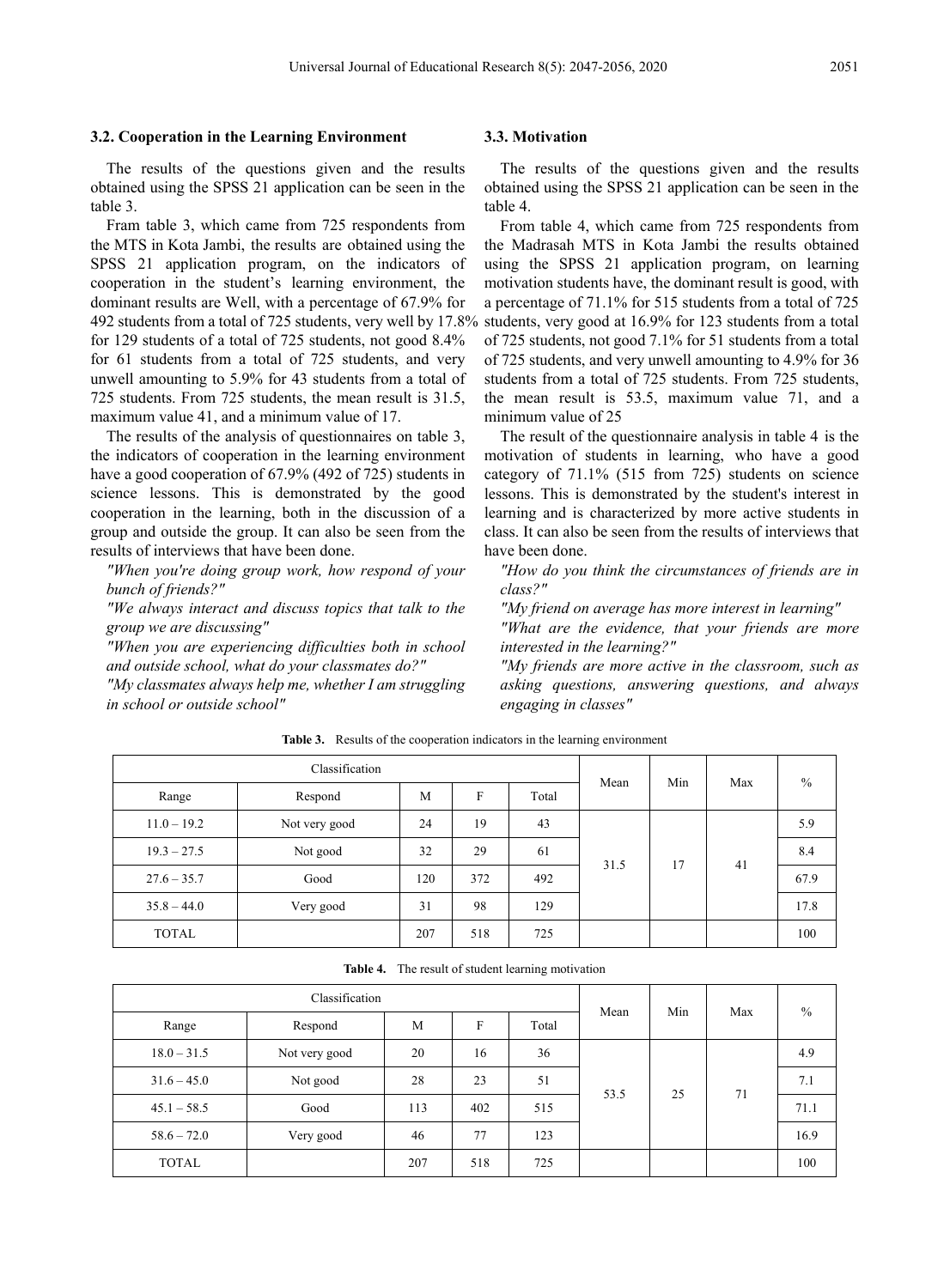## **3.4. Class VII and Class VIII Differences in Learning Environment**

To see the differences in the learning environment of students in classes VII and VIII can be seen in the table 5.

Based on table 5, it can be seen the value obtained (t count) with the T table value. T-table values can be found in the T table with a significance value of 0.025 (2-tailed test) with a degree of freedom (df) 725. In this study, the results for the T table are 1.967903. Whereas the value of T is 22,453. Where, testing the hypothesis there is no difference if t arithmetic is smaller than t table (Cramer, 2003). So it can be concluded that there are significant differences in the learning environment of students in Class VII and VIII.

## **3.5. Class VII and Class VIII Differences in Student Motivation**

To see the student motivation differences in classes VII and VIII can be seen in the table 6.

Based on table 6, it can be seen the value obtained (t count) with the T table value. T-table values can be found in the T table with a significance value of 0.025 (2-tailed test) with a degree of freedom (df) 725. In this study, the results for the T table are 1.967903. Whereas the value of T is 22.953. Where, testing the hypothesis there is no difference if t arithmetic is smaller than t table (Cramer, 2003). So it can be concluded that there are significant differences in students' motivation in Class VII and VIII.

**Table 5.** Independent Sample T-Test for learning environment

|                      |        | df      | Mean   | Std.Deviation | 95% confidence interval |       |  |
|----------------------|--------|---------|--------|---------------|-------------------------|-------|--|
|                      |        |         |        |               | Lower                   | Upper |  |
| Learning Environment | 22.453 | 725     | 3.0906 | .13321        | 18.236                  | .6120 |  |
|                      | 22.453 | 241.067 | 2.4033 | .19015        | 17.935                  | .8615 |  |

| <b>Table 6.</b> Independent Sample T-Test for learning environment |
|--------------------------------------------------------------------|
|--------------------------------------------------------------------|

|            |        |                             |        |        | 95% confidence interval |       |  |
|------------|--------|-----------------------------|--------|--------|-------------------------|-------|--|
|            |        | df<br>Std.Deviation<br>Mean |        |        | Lower                   | Upper |  |
|            | 22.953 | 725                         | 3.1306 | .13321 | 18.236                  | .6120 |  |
| Motivation | 22.953 | 251.067                     | 2.2033 | .19015 | 17.935                  | .8615 |  |

| Variabel                    |        | <b>Unstandardized Coefficients</b> | <b>Standardized Coefficients</b> |       | sig. |
|-----------------------------|--------|------------------------------------|----------------------------------|-------|------|
|                             |        | Std. Error                         | Beta                             |       |      |
| 1 (Constant)                | 14.361 | 3.151                              |                                  | 4.584 | .000 |
| <b>Learning Environment</b> | 129    | .124                               | 123                              | 1.328 | .019 |

**Table 7.** Results of Regression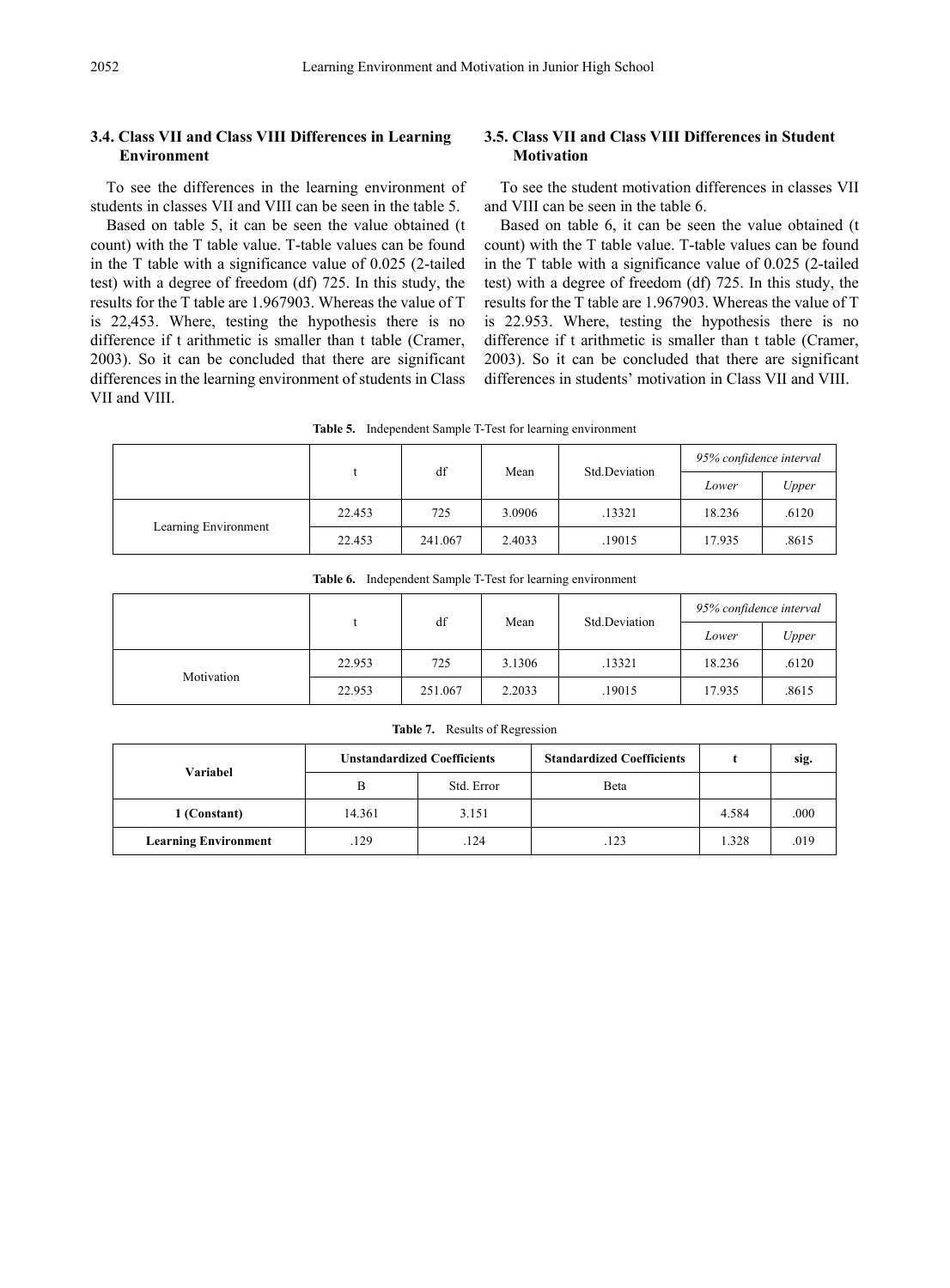#### **3.6. The Regression**

For the results of the influence of learning environment with students ' motivation can be seen in table 7.

From table 7, it can be seen the results of a simple regression test found that the regression equation is  $Y =$  $14.361 + 0.129X$ . for the number of contributions from learning environment on motivation can be seen in table 8 below.

**Table 8.** Contribution from learning environment on motivation

| Model | R    | R square | <b>Adjust R</b><br>Square | Std. Error of<br>the Estimate |
|-------|------|----------|---------------------------|-------------------------------|
|       | .813 | 703      | .702                      | 2.703                         |

The result of simple regression analysis suggests that the value of the coefficient of determination is  $(R^2)$  0.703. This means that the contribution from the learning environment to the motivation of learning is 70.3%, while the remaining 28.4% is influenced by other variables.

## **4. Discussion**

Designing a new learning environment that promotes deep learning has evolved during the 1990s [27]. A learning environment is a condition or condition around a student's learning environment that can affect students' learning processes and outcomes [28]. There are three main wards in learning, which are family, school and community [29]. According to Aini, if the condition of learning environment is very supportive, then students will be more enthusiastic in the learning process [30]. For example, the atmosphere is safe and comfortable so that students can absorb what their teachers teach and vice versa if environmental conditions lack support in the learning process, then students will feel uncomfortable in this impact on Attitudes of students. Therefore, the atmosphere of learning environment in school should be made as optimal as possible to support students feel comfortable like at home to learn. The atmosphere of students' learning environment certainly affects the attitude of students while learning. A learning process supported by good students' attitudes will run more effectively [31-32].

The environment is an important learning resource to the learning process and students' development. This means that the learning environment is a place of learning activities that affect students. The learning environment is a condition that affects the process of changing students ' behaviour to a better change in students' behavior [33-34]. This is because, students are the main purpose of self-study. With the atmosphere of a good learning environment, students will have the readiness and preparation to learn. The learning environment has a very important contribution in implementing learning, like complete facilities and supporting infrastructure that is able to facilitate education and its opposite. Environmental psychology plays an important role in humans' behavior, especially schools, because of this, continuous and structured care is given to students so that students are

expected to change the expected behavior [35-36].

In this case, the learning environment in every school is good. One of the causes of learning in the classroom is from teachers. Because, prospective teachers are required to have a good pedagogical competence [37-40]. Teacher is one of the facilitators that affects the students ' satisfaction, attitude, achievement, diligence and builds a learning environment so that students can be active in decision-making, communication patterns, outcomes, diligence, content, and satisfaction [41-42]. If a teacher is motivated and positive, they will likely have a beneficial impact on their students as well. It is important for a teacher to understand this cause and effect to understand how to govern their class to create a better learning environment [43]. So a qualified teacher will create a good learning environment in class. With a conducive learning environment, it is possible for a student to learn well. "He thinks the motivation for learning arises because of intrinsic and extrinsic factors. One of the extrinsic factors influencing the motivation to learn is the conducive environment. Conducive learning environment can influence students' motivation. While the motivation to learn is an internal factor that affects students. Motivation plays a role in cultivating and directing learning activities.

Learning motivation can arise due to intrinsic and extrinsic factors, one of the extrinsic factors is a conducive learning environment. Conducive means truly supporting the sustainability of the learning process. The atmosphere during the learning process can affect the efficiency of learning time with a less conducive atmosphere that will make students not focused on the learning process so that the learning time is not effective [44-46]. In line with this, Hidi in 2000, explains that conducive environment is a driving factor that provides an appeal for the learning process, otherwise the less pleasant environment will cause saturation and boredom [47]. Teachers and parents who always provide a good example for a child, a social companion who provides positive life lessons, a quiet learning area, and a complete lesson tool can improve students ' motivation to learn.

Motivation is a series of businesses to provide certain conditions, so someone wants to do something. Motivation is an encouragement in one's self to try to make a better behavior change in fulfilling the need only [48]. In the learning activities, motivation is the driving force in the students that raises the learning activities, which guarantees the continuity of the learning activities and that gives direction to the learning activities, so that the objectives desired by the subject of study are accomplished [49-50]. That is, students who have strong motivation will have a lot of energy to do learning activities. Motivation will be aroused if the atmosphere of a good class, sufficient classroom, the existence of freedom to move, light and good air circulation will spur the motivation to learn students well according to ability [51]. This means that schools and classrooms need to be managed properly, and create a learning climate that supports learning. [52-53] states that the lack of motivation will lead to less-than-motivated students in learning.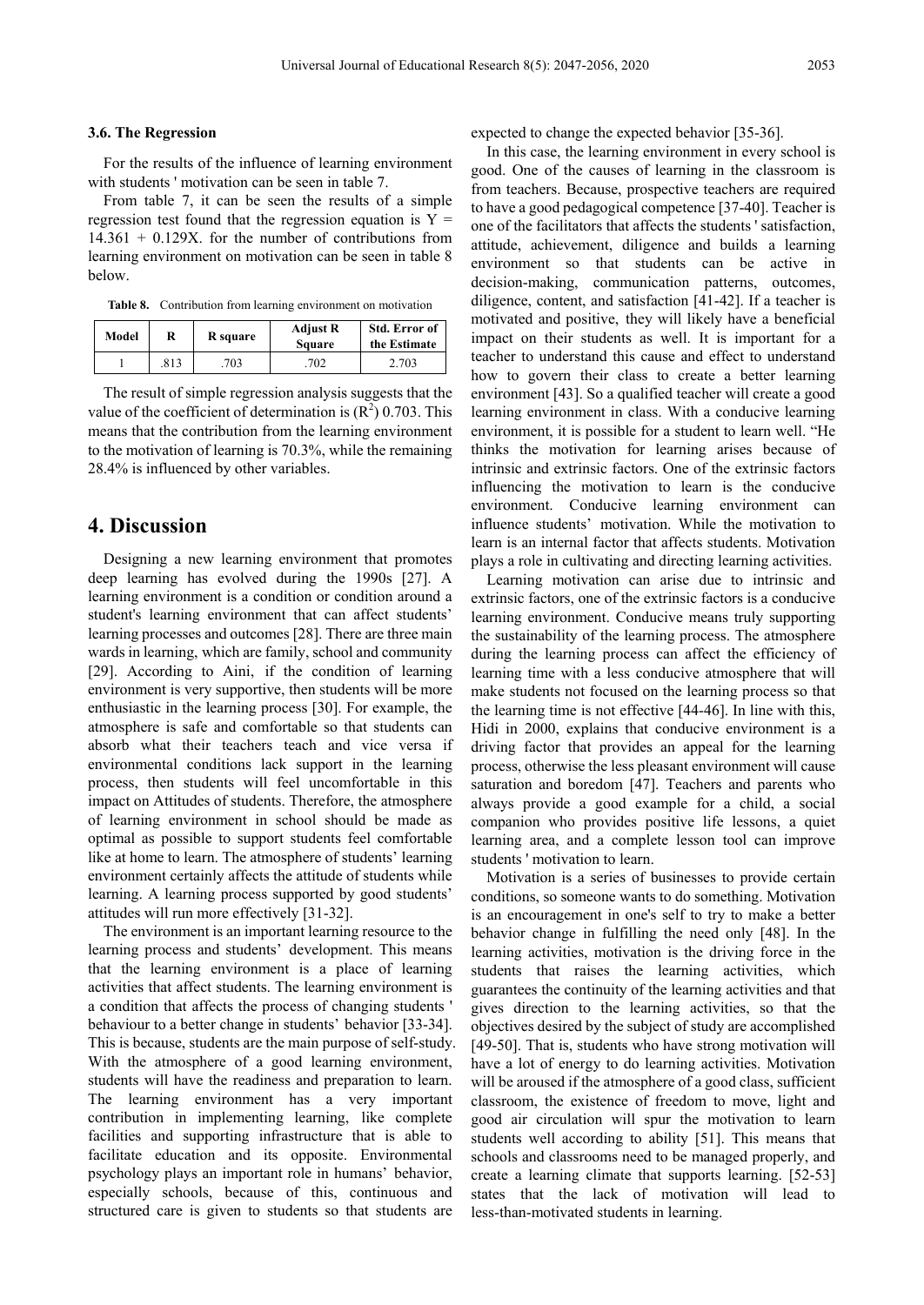## **5. Conclusions**

It can be seen that the outcome of the students' learning environment has a good category because, with the students having a good attitude in the learning environment, it will affect the motivation that is owned by the student. With students who have a good learning environment, it will encourage the extrinsic motivation of students, because the motivation of extrinsic students is the environment of the student. It is also supported by the relationship between the student's learning environment and the student's motivation and there is an influence between the two variables with a contribution of 70.3%. According to the results, it is recommended that students need to be given the opportunity to conduct learning directly and teachers must perform innovative learning.

## **Acknowledgements**

Thanks to the whole school principal who has given me permission to do research at his school. And all the teachers who helped during the study and all the respondents who had been willing to help me to be sampled in this study, I thank you as much as possible.

# **REFERENCES**

- [1] K. Wood. Education is Basic. New York: Taylor & Francis Group, 2011.
- [2] D. C, Giancoli, Physics: Principles and Applications of the 7th Edition of Volume 1. Jakarta: Erlangga. 2014
- [3] Darmaji., Astalini., D. A, Kurniawan., H. Parasdila., Irdianti., Susbiyanto., M. Ikhlas., Kuswanto. E-Module Based Problem Solving in Basic Physics Practicum for Science Process Skills. International Journal of Online and Biomedical Engineering (IJOE), 15(15). 4-17, 2019
- [4] Astalini, D. A. Kurniawan., Darmaji, L. R, Sholihah., R. Perdana. Characteristics of Students' Attitude to Physics in Muaro Jambi High School. Humanities & Social Science Reviews (HSSR), 7(2), 91-99. 2019.
- [5] S. B, Nolen. Learning Environment, Motivation, and Achievement in High School Science. Journal of Research in Science Teaching. 40(4), 347-368. 2003.
- [6] A. Lizzio., K. Wilson., & R. Simons. 'University students' perceptions of the learning environment and academic outcomes: implications for theory and practice'. Studies in Higher Education, 27(1), pp. 27–52. 2002
- [7] M. A, Helou., V. Keiser., M. Feldman., S. Santen., J. W, Cyrus., & M. S, Ryan. Student well-being and the learning environment. The Clinical Teacher, 16(4), 362–366. 2019 doi:10.1111/tct.13070
- [8] C. R, Thrush., J. J, Spollen., S. G, Tariq., D. K, Williams., J. M, Shorey. Evidence for validity of a survey to measure the learning environment for professionalism. Med Teach 33, 683–688. 2011
- [9] M. Meriläinen. Factors affecting study-related burnout among Finnish university students: teaching-learning environment, achievement motivation and the meaning of life. Quality in Higher Education, 20(3), 309–329. 2014. doi: 10.1080/13538322.2014.978136
- [10] K. M, Law., S. Geng., & T. Li, Student enrollment, motivation and learning performance in a blended learning environment: The mediating effects of social, teaching, and cognitive presence. Computers & Education, 136, 1-12. 2019.
- [11] T. Tasiwan., S. E, Nugroho., & H. Hartono. Analisis Tingkat Motivasi Siswa Dalam Pembelajaran IPA Model Advance Organizer Berbasis Proyek. Jurnal Pendidikan IPA Indonesia, 3(1), 2014.
- [12] S. Velayutham., J. Aldridge., & E. Afari. Students' learning environment, motivation and self-regulation: comparative structural equation modeling analysis. In Application of structural equation modeling in educational research and practice (pp. 115-133). Brill Sense. 2013.
- [13] Maison, A., Kurniawan, D. A., & Solihah, L. R. Deskripsi Sikap Siswa SMA Negeri Pada Mata Pelajaran Fisika. Edusains, 10(1), 160-167. 2018.
- [14] Q. Suleman., & I. Hussain. Effects of classroom physical environment on the academic achievement scores of secondary school students in kohat division, Pakistan. International Journal of Learning & Development, 4(1), 71-82. 2014.
- [15] B. Baidi. The role of parents' interests and attitudes in motivating them to homeschool their children. Journal of Social Studies Education Research, 10(1), 156-177. 2019.
- [16] du Mérac, É.R. What we know about the impact of school and scouting on adolescents' value-based leadership. Journal of Educational, Cultural and Psychological Studies (ECPS Journal), 11(11), 207-224. 2015.
- [17] M. Baeten., F. Dochy., & K. Struyven. The effects of different learning environments on students' motivation for learning and their achievement. British Journal of Educational Psychology, 83(3), 484-501. 2013
- [18] Putra, F., Nur Kholifah, I. Y., Subali, B., & Rusilowati, A. (2018). 5E-Learning Cycle Strategy: Increasing Conceptual Understanding and Learning Motivation. Jurnal Ilmiah Pendidikan Fisika Al-Biruni, 7(2), 171.
- [19] Rahayu, T., Syafril, S., Wati, W., & Yuberti, Y. (2017). The Application of STAD-Cooperative Learning in Developing Integrated Science on Students Worksheet. Jurnal Ilmiah Pendidikan Fisika Al-Biruni, 6(2), 247-254.
- [20] Maison., Syahrial., Syamsurizal., & Tanti. Learning Environment, Students' Beliefs, And Self-Regulation in Learning Physics: Structural Equation Modeling. Journal of Baltic Science Education, 18(3), 389-403. 2019.
- [21] D. M, Martens. Research and Evaluation in Education and Psychology Integrating Diversity with Quantitative, Qualitative, And Mixed Methods. Singapore: SAGE Publications Asia-Pacific 2010.
- [22] J. W, Creswell. Research Design Qualitative, Quantitative, And Mixed Method Aproach. Singapore: SAGE Publications Asia-Pacific, 2012.
- [23] F. N. Kerlinger. Foundations of behavioral research. Yogyakarta: Gadjah Mada, 2014.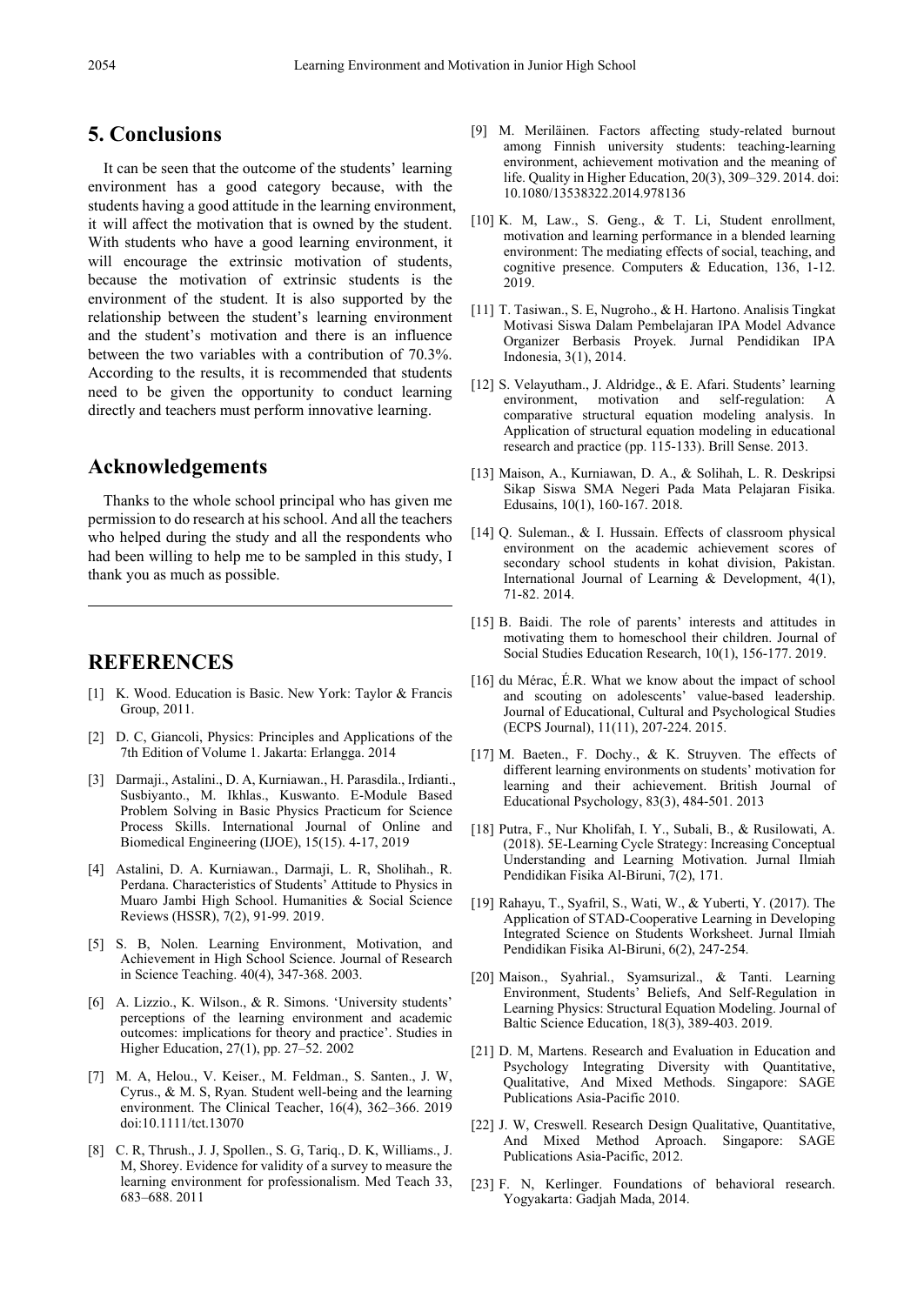- [24] L. Cohen., L. Manion., & K. Morrison. Research Methods in Education: Routledge. 2007
- [25] W. Wahyudi., & D. F, Treagust. Science education in Indonesia: A classroom learning environment perspective. In Contemporary Approaches to Research On Learning Environments: Worldviews, 221-246. 2006.
- [26] M. B. Miles.,  $\&$  A. M. Huberman. Qualitative data analysis (2nd ed.). Thousand Oaks, CA: Sage. 1994
- [27] C. Bereiter., & M. Scardamalia. Surpassing ourselves. An inquiry into the nature and implications of expertise. Chicago: Open Court. 1993.
- [28] Z. Nurastanti., F. Ismail., & S. Sukirman. Pengaruh lingkungan belajar di sekolah terhadap hasil belajar siswa pada mata pelajaran fiqih kelas XI Madrasah Aliyah Negeri 1 Banyuasin. Jurnal PAI Raden Fatah, 1(1), 41-46. 2019.
- [29] N. J, Entwistle., & E. R, Peterson. 'Conceptions of learning and knowledge in higher education: relationships with study behaviour and influences of learning environments'. International Journal of Education, 41(6), pp. 407–28. 2004
- [30] P. N, Aini., & A. Taman. Pengaruh kemandirian belajar dan lingkungan belajar siswa terhadap prestasi belajar akuntansi siswa kelas XI IPS SMA negeri 1 sewon bantul tahun ajaran 2010/2011. Jurnal Pendidikan Akuntansi Indonesia, 10(1), 48-65. 2012.
- [31] S. Sungur., & S. Güngören. "The Role of Classroom Environment Perceptions in Self-Regulated Learning and Science Achievement." Elementary Education Online. 8: 883–900. 2009
- [32] S. Sungur., & B. Senler. "An Analysis of Turkish High School Students' Metacognition and Motivation." Educational Research and Evaluation. 15: 45–62. 2009
- [33] K. Smit., C. J, de Brabander., & R. L, Martens. Student-centred and teacher-centred learning environment in pre-vocational secondary education: Psychological needs, and motivation. Scandinavian Journal of Educational Research, 58(6), 695–712. 2013, https://doi.org/:10.1080/00313831.2 013.821090
- [34] A. De Kock., P. Sleegers., & M. J. M, Voeten. New learning and the classification of learning environments in secondary education. Review of Educational Research, 74, 141–170. 2004.
- [35] J. S, Jukema., M. Veerman., J. Van Alphen., G. Visser., C. Smits., & T. Kingma. Nurturing gerontology students' intrinsic motivation to cocreate: The design of a powerful learning environment. Gerontology & Geriatrics Education, 1–10. 2017. https://doi.org/:10.1080/02701960.2017.13777 02
- [36] P. H. M, Cremers., A. E. J, Wals., R. Wesselink., N. Nieveen. & M. Mulder. Selfdirected lifelong learning in hybrid learning configurations. International Journal of Lifelong Education, 33(2), 207–232, 2014. https://doi.org/:10.1080/ 02601370.2013.838704
- [37] Syahrial., Asrial., D. A, Kurniawan., P. Nugroho., R. Septiasari., R. A, Pratama., & R. Perdana. Increased Behavior of Students' Attitudes to Cultural Values using the Inquiry Learning Model Assisted by Ethnoconstructivism. Journal of Educational Science and Technology. 5(2), 176-188. 2019.
- [38] Asrial, Syahrial, D. A, Kurniawan., F. Chan., P. Nugroho., R.

A. Pratama., R. Septiasari. Identification: The Effect of Mathematical Competence On Pedagogic Competency of Prospective Teacher. Humanities & Social Science Reviews (HSSR). 7(4), 85-92, 2019.

- [39] Asrial., Syahrial., D. A, Kurniawan., M. Subandiyo., N. Amalina. Exploring obstacles in language learning among prospective primary school teacher. International Journal of Evaluation and Research in Education (IJERE), 8(2), 249-254. 2019.
- [40] Asrial., Syahrial., D. A, Kurniawan., R. Perdana., P. Nugroho. Supporting Technologi 4.0: Ethnoconstructivist Multimedia for Elementary Schools. International Journal of Online and Biomedical Engineering (iJOE). 15(9), 4-15. 2019.
- [41] C. T, Beer., & G. G, Darkenwald. Gender differences in adult student perceptions of college classroom social environments. Adult Education Quarterly, 40(1), 33-42. 1989
- [42] Maison., Astalini., D. A, Kurniawan., R. Perdana., & L. Anggraini. The Phenomenon of Physicology Senior High School Education: Relationship of Students' Attitudes towards Physics, Learning Style, Motivation. Universal Journal of Educational Research. 7(10), 2199-2207. 2019.
- [43] L. Hannah. The rise of the corporate economy. Routledge, 2013.
- [44] S. Kingir., Y. Tas., G. Gok., & S. S, Vural. Relationships among constructivist learning environment perceptions, motivational beliefs, self-regulation and science achievement. Research in Science & Technological Education, 31(3), 205–226. 2013. https://doi.org/:10.1080/ 02635143.2013.825594
- [45] S. Velayutham., & J. M. Aldridge. "Influence of Psychosocial Classroom Environment on students' Motivation and Self-Regulation in Science Learning: A Structural Equation Modeling Approach." Research in Science Education 43: 507–527. 2013
- [46] M. Liu., D. Williams., & S. Pedersen. Alien Rescue: A problem-based hypermedia learning environment for middle school science. Journal of Educational Technology Systems, 30(3), 255-270. 2002
- [47] S. Hidi., & J. M, Harackiewicz. Motivating the academically unmotivated: A critical issue for the 21st century. Review of Educational Research, 70(2), 151-179. 2000.
- [48] D. Stipek. Motivation to learn: From theory to practice. Needham Heights, MA: Allyn & Bacon. 1993
- [49] S. L, Knight., & H. C, Waxman. Investigating the effects of the classroom learning environment on students' motivation in social studies. Journal of Social Studies Research, 14, 1-12. 1990.
- [50] M. Liu. The Effect of a Hypermedia Learning Environment on Middle School Students' Motivation, Attitude, and Science Knowledge. Computers in the Schools, 22(3-4), 159–171. 2005. https://doi.org/:10.1300/j025v22n03\_13
- [51] H. C, Waxman., & S. Y. L, Huang. Motivation and Learning Environment Differences in Inner-City Middle School Students. The Journal of Educational Research, 90(2), 93– 102. 1996. https://doi.org/:10.1080/00220671.1996.994445  $\Omega$
- [52] Astalini., D. A. Kurniawan., U. Sulistiyo, U., R. Perdana., S. Susbiyanto. E-Assessment Motivation in Physics Subjects